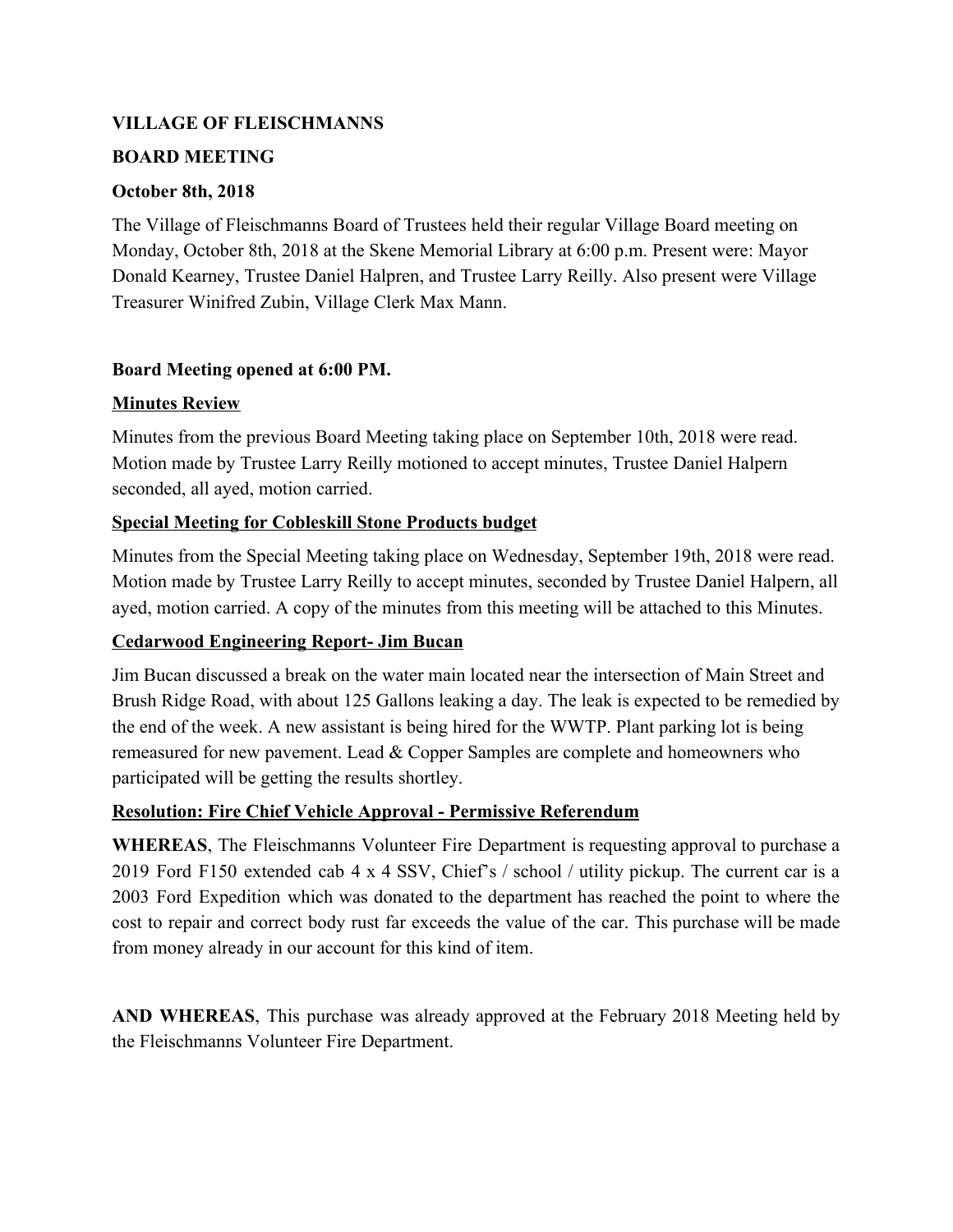**BE IT RESOLVED**, that the Fleischmanns General board members approve this purchase of \$34,000 Estimate paid for by the Fire Truck Reserve Fund.

Dated: October 8th, 2018

State of New York )

)ss:

County of Delaware )

I, Max Mann, Village Clerk of the Village of Fleischmanns, New York, do hereby certify that the foregoing is a true & correct transcript of a resolution adopted by the Board of Trustees of the Village of Fleischmanns, New York on October 8, 2018, and the whole thereof.

**WHEREUPON**, the Resolution was put to a vote and recorded as follows:

|                        | Aye | Nay    |
|------------------------|-----|--------|
| Mayor Kearney          | X   |        |
| <b>Trustee Woller</b>  |     | Absent |
| <b>Trustee Reilly</b>  | X   |        |
| Trustee Granito        |     | Absent |
| <b>Trustee Halpren</b> | X   |        |

#### **Planning Board & Zoning Board of Appeals Applications**

A Special meeting will be held on Friday October 26th at 5 PM, where all applicants for the Planning Board & Zoning Board of Appeals will be interviewed by the Village Board. A notice will be put in the Catskill Mountain News to notify the public and all current applicants will be notified.

#### **Fleischmanns Vision Presentation - Seth Hersh**

A Presentation was made by Seth Hersh regarding a new image for the Village of Fleischmanns. Seth discussed changing the vision of Fleischmanns to a health centric community to attract new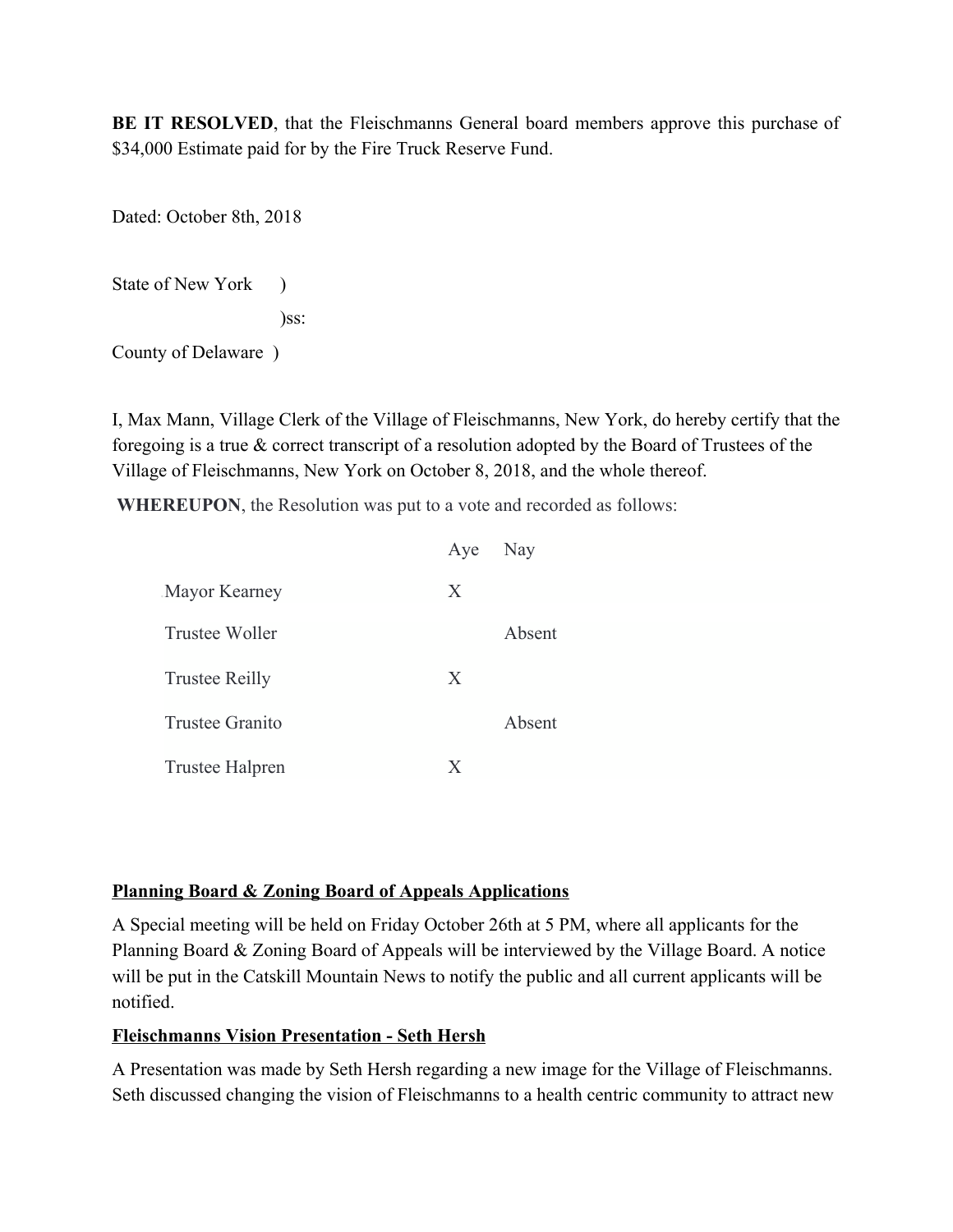tourism and commerce.

## **Playreaders Funding Request**

The Fleischmanns Playreaders are requesting more donations for the next show. The board discussed the need for a more organized group in order to proceed with the continuation of more donations.

# **M-ARK Project, Rob Alverson**

M-ARK's East Entrance Grant Project was discussed. As the sign is on DOT property, more attention will be focused on the gardens in the Village lot adjacent to the sign with a budget of \$40,000.

# **Treasurer's Report**

Treasurer's Report was presented. Mayor Donald Kearney Motioned to accept report, all ayed, motion carried.

Fire Department Budget was presented with a multi year plan to replace certain equipment, including a washing machine and insurance coverage for interior firefighters. Trustee Daniel Halpern motioned to accept Fire Department Budget, seconded by Trustee Larry Reilly, all ayed, motion carried. A P

# **New Business**

A discussion was held regarding the next board meeting date. In order to support the National Holiday Veterans day, the General Board Meeting will take place the following day, November 13th, at the Skene Memorial Library at 6 PM. Motion made by Don Kearney to accept motion, all ayed, motion carried.

A financial Workshop meeting was set to take place December 11th at the Skene Memorial Library at 5 PM. Motion made by Trustee Fred Woller to accept, all ayed, motion carried.

A discussion was held regarding changing bank relationships for lower rates. No further action taken.

# **Old Business**

A discussion was held regarding the Tennis Court Benches, which are to be constructed by Miguel Martinez. Lumber for the project can be purchased at Wadlers under the village account, and Miguel's payment will be approved at the following board meeting upon completion of the work. Mayor Don Kearney motioned to accept, seconded by Trustee Larry Reilly, all ayed,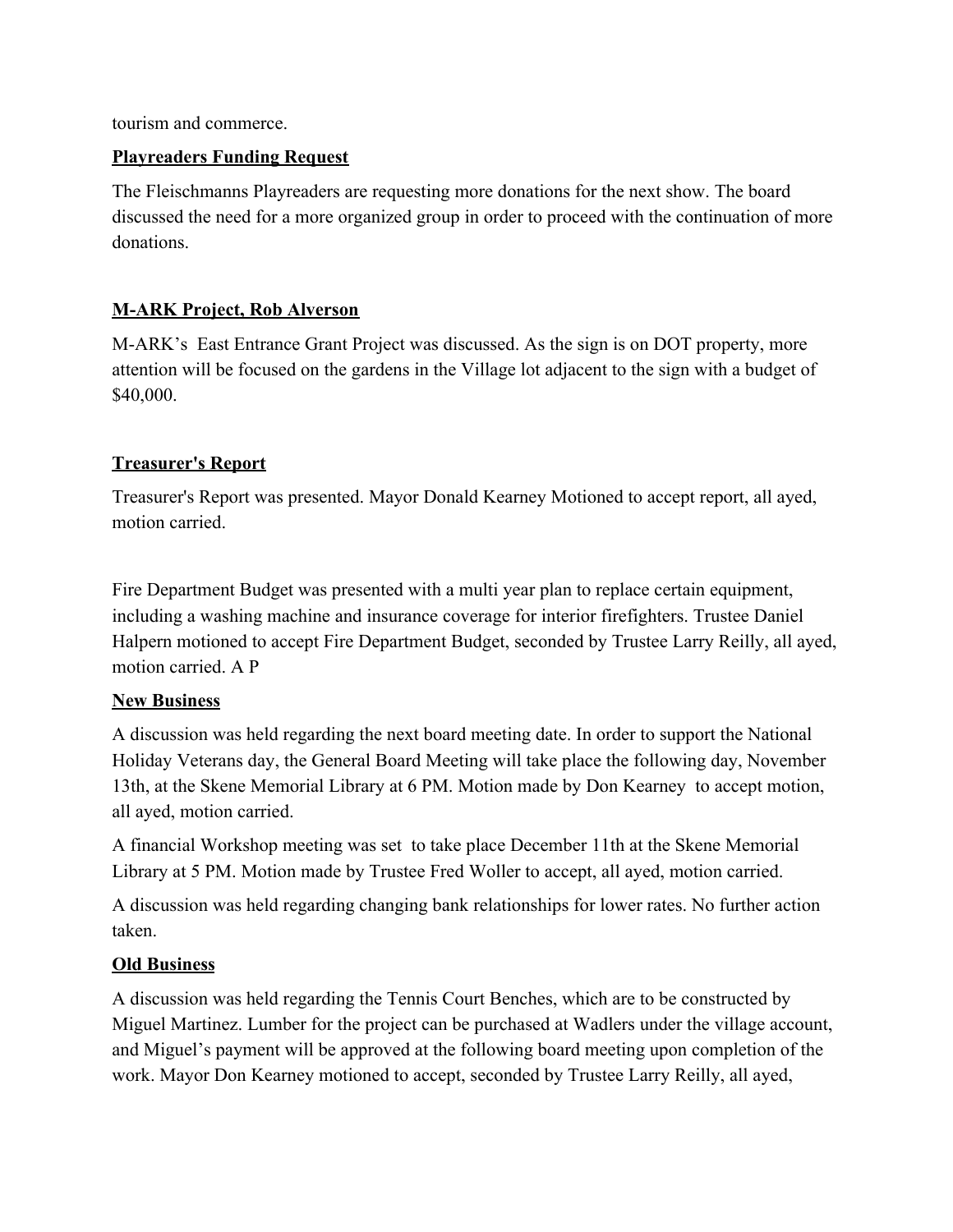motion carried.

A discussion was held regarding the Marquee of the theater. After failure of the LED's, the addition of spotlights was suggested

## **Vouchers**

Motion made by Mayor Don Kearney to pay vouchers, all ayed, motion carried, vouchers signed.

## **Adjourn**

Motion made by Mayor Don Kearny to adjourn Trustee Daniel Halpern Seconded, all ayed; motion carried, meeting adjourned at 8:01 PM.

Dated: October 8th, 2018 --------------------------------------------------

Max Mann, Village Clerk Village of Fleischmanns

State of New York )

)ss: County of Delaware)

I, Max Mann, Village Clerk of the Village of Fleischmanns, New York do hereby certify that the foregoing is a true & correct transcript of a resolution adopted by the Board of Trustees of the Village of Fleischmanns, New York on October 8th, 2018 and the whole thereof.

--------------------------------------------- Max Mann, Village Clerk